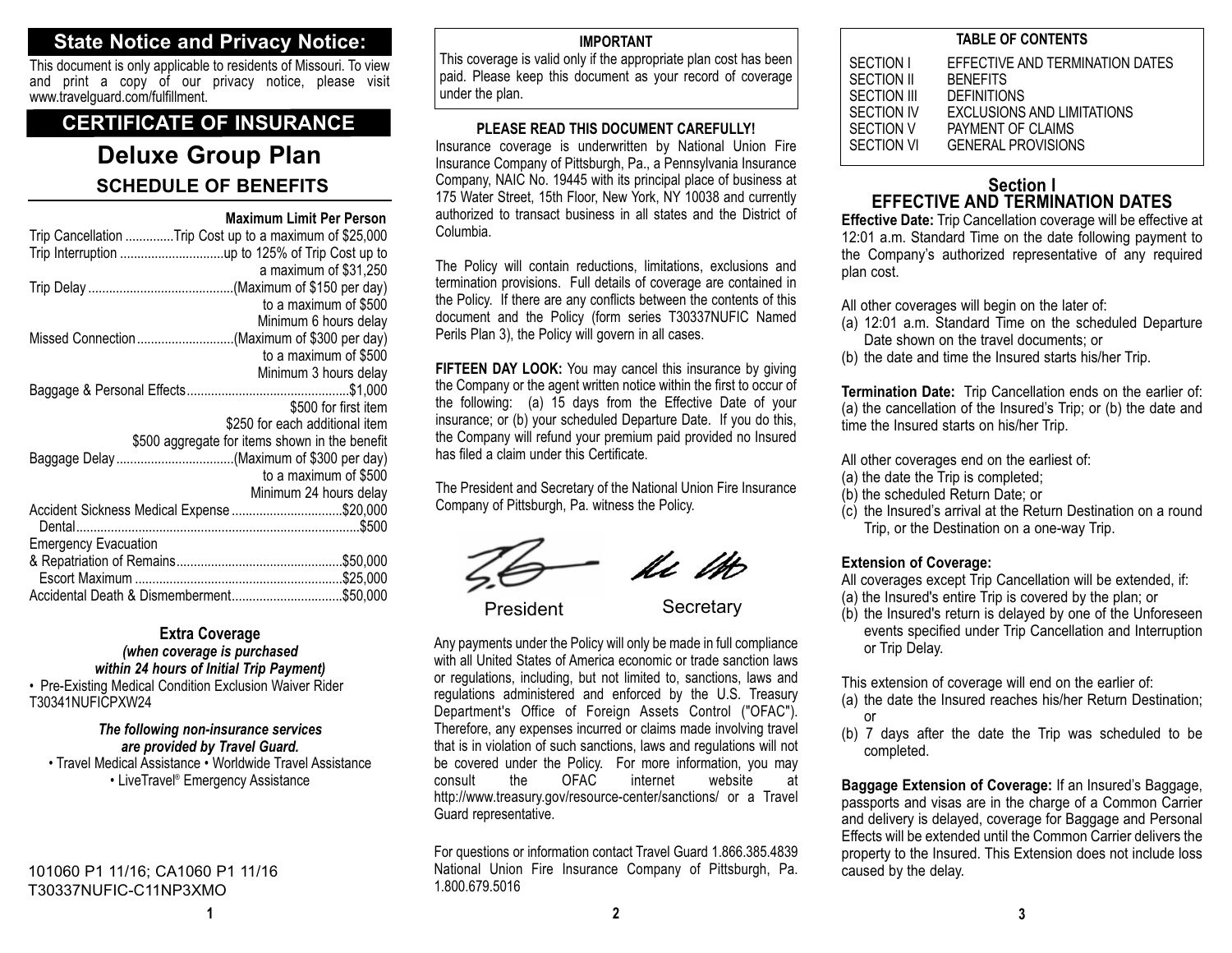## **Section II - BenefitsTRIP CANCELLATION AND INTERRUPTION**

The Company will reimburse the Insured a benefit, up to the Maximum Limit shown in the Schedule if an Insured cancels his/her Trip or is unable to continue on his/her Trip due to any of the following Unforeseen events:

- (a) Sickness, Injury or death of an Insured, Family Member, Traveling Companion or Business Partner;
- (1) Sickness or Injury of an Insured, Traveling Companion or Family Member traveling with the Insured must be so disabling as to reasonably cause a Trip to be canceled or interrupted or which results in medically imposed restrictions as certified by a Physician at the time of Loss preventing your continued participation in the Trip;
- (2) Sickness or Injury of a Family Member not traveling with the Insured;
- (3) Sickness or Injury of the Business Partner must be so disabling as to reasonably cause the Insured to cancel or interrupt the Trip to assume daily management of the business. Such disability must be certified by a Physician.
- (b) Inclement Weather causing delay or cancellation of travel;
- (c) Strike causing complete cessation of travel services at the point of departure or Destination;
- (d) the Insured's Primary Residence being made Uninhabitable or Inaccessible by Natural Disaster, vandalism or burglary;
- (e) the Insured, or Traveling Companion is hijacked, quarantined, subpoenaed or required to serve on a jury;
- (f) the Insured and/or Traveling Companion is directly involved in or delayed due to a traffic accident, substantiated by a police report, while en route to the Insured's Destination;
- (g) the Insured or Traveling Companion is involuntarily terminated or laid off through no fault of his or her own more than 14 days after an Insured's effective date of coverage, provided that he or she has been an active employee for the same employer for at least 1 year. Termination must occur following the effective date of coverage. This provision is not applicable to temporary employment, seasonal employment, independent contractors or self- employed persons.

#### **SPECIAL NOTIFICATION OF CLAIM**

The Insured must notify Travel Guard as soon as reasonably possible in the event of a Trip Cancellation or Interruption claim. If the Insured is unable to provide cancellation notice within the required timeframe, the Insured must provide proof of the circumstance that prevented timely notification.

**Trip Cancellation Benefits:** The Company will reimburse the Insured for Forfeited, prepaid Trip Cost up to the Maximum Limit shown in the Schedule or Declarations Page for Trips that are canceled prior to the scheduled Departure due to any of the Unforeseen events shown above.

**Trip Interruption Benefits**: The Company will reimburse the Insured up to the Maximum Limit shown in the Schedule or Declarations Page for Trips that are interrupted due to the Unforeseen events shown above for:

- (a) Unused portion of nonrefundable, prepaid insured Trip Cost; and
- (b) additional transportation expenses incurred by the Insured, either
	- (1) to the Return Destination; or
	- (2) from the place that the Insured left the Trip to the place that the Insured may rejoin the Trip; or
- (c) additional transportation expenses incurred by the Insured to reach the original Trip Destination if the Insured is delayed and leaves after the Departure Date.

However, the benefit payable under (b) and (c) above will not exceed the cost of economy airfare or the same class as the Insured's original ticket, less any refunds paid or payable, by the most direct route.

## **SINGLE OCCUPANCY BENEFIT**

The Company will reimburse the Insured, up to the Trip Cancellation and Trip Interruption Maximum Limits shown in the Schedule or Declarations Page, for the additional cost incurred during the Trip as a result of a change in the per person occupancy rate for prepaid, nonrefundable travel arrangements if a person booked to share accommodations with the Insured has his/her Trip canceled or interrupted due to any of the Unforeseen events shown in the Trip Cancellation and Trip Interruption section and the Insured does not cancel.

## **TRIP DELAY**

The Company will reimburse the Insured up to the Maximum Limit shown in the Schedule or Declarations Page for Reasonable Additional Expenses until travel becomes possible to the originally scheduled Destination, if the Insured's Trip is delayed for at least the number of consecutive hours shown in the Schedule or Declarations Page and prevents the Insured from reaching the intended Destination as a result of a cancellation or delay of his/her Trip for one of the Unforeseen events listed below:

- (a) Common Carrier delay;
- (b) the Insured's or Traveling Companion's lost or stolen passports, travel documents or money;
- (c) the Insured or Traveling Companion is quarantined;

(d) Natural Disaster;

(e) Injury or Sickness of the Insured or Traveling Companion.

Incurred expenses must be accompanied by receipts.

This benefit is payable for only one delay per Insured, per Trip.

If the Insured incurs more than one delay in the same Trip the Company will reimburse the Insured for the delay with the largest benefit up to the Maximum Limit shown in the Schedule or Declarations Page.

**The Insured Must:** Contact Travel Guard as soon as he/sheknows his/her Trip is going to be delayed at least the number of hours shown in the Schedule or Declarations Page.

## **MISSED CONNECTION**

If, while on a Trip, the Insured misses a Trip departure resulting from cancellation or delay for at least the number of hours shown in the Schedule or Declarations Page of all regularly scheduled airline flights due to Inclement Weather or Common Carrier caused delay, the Company will reimburse the Insured up to the Maximum Limit shown in the Schedule or Declarations Page for:

- (a) additional transportation expenses incurred by the Insured to join the departed Trip; and
- (b) prepaid, nonrefundable Trip payments for the Unused portion of the Trip.

The Common Carrier must certify the delay of the regularly scheduled airline flight.

## **BAGGAGE & PERSONAL EFFECTS**

The Company will reimburse the Insured, up to the Maximum Limit shown in the Schedule or Declarations Page subject to the special limitations shown below, for Loss, theft or damage to the Insured's Baggage, personal effects, passports, travel documents, credit cards and visas during the Insured's Trip.

#### **Special Limitations:**

The Company will reimburse the Insured up to:

- the amount shown in the Schedule or Declarations Page for the first item and thereafter
- the amount shown in the Schedule or Declarations Page per each additional item
- • the amount shown in the Schedule or Declarations Page aggregate on all Losses to: jewelry, watches, furs, cameras and camera equipment, camcorders, computers, electronic devices, including but not limited to: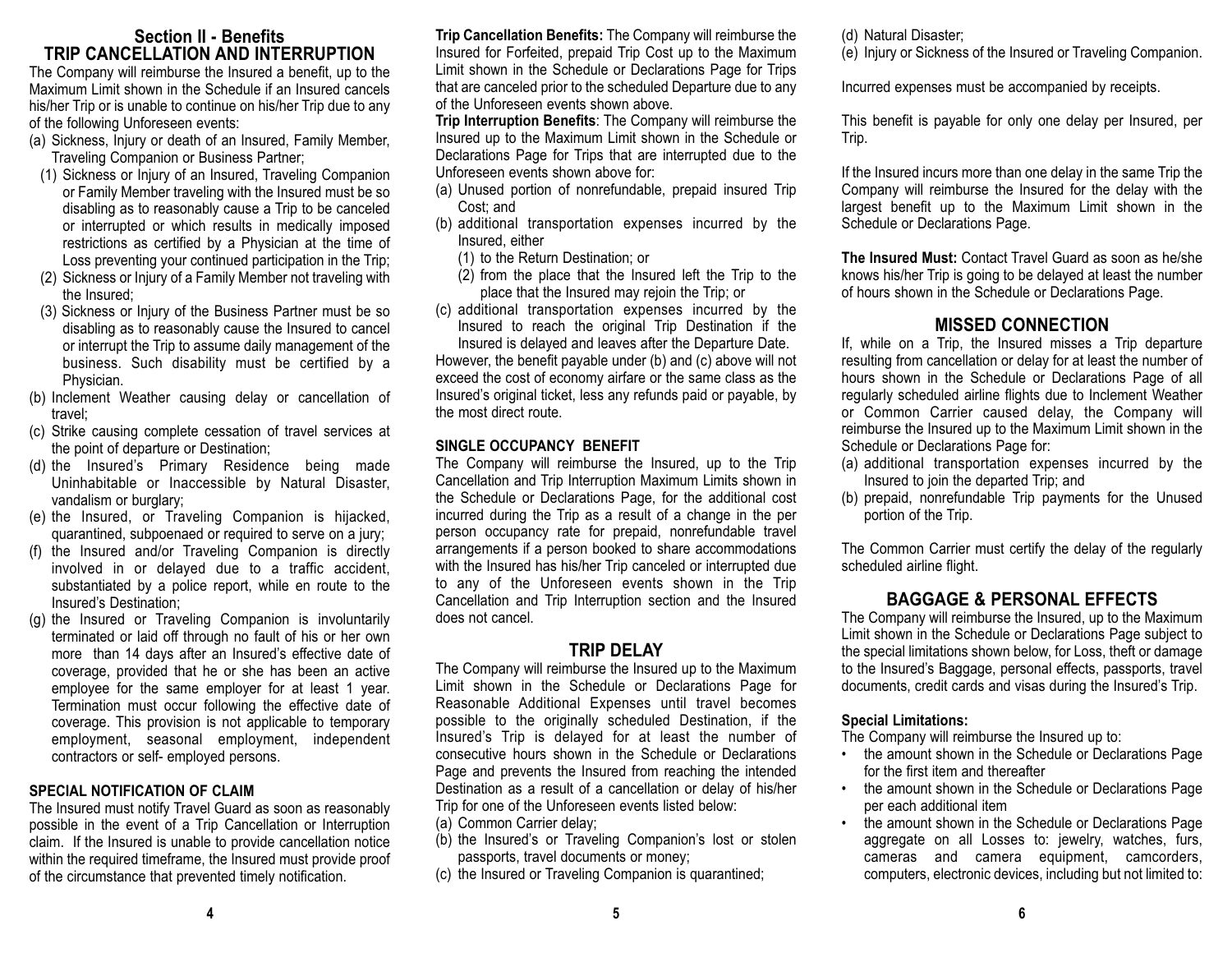lap top computers, cell phones, electronic organizers and portable CD players.

Items over \$150 must be accompanied by original receipts. The Company will pay the lesser of:

- (a) the cash value (original cash value less depreciation) as determined by the Company or
- (b) the cost of replacement.

The Company may take all or part of the damaged Baggage at the appraised or agreed value. In the event of a Loss to a pair or set of items, the Company may at its option:

- (a) repair or replace any part to restore the pair or set to its value before the Loss; or
- (b) pay the difference between the cash value of the Baggage before and after the Loss.

The Company will only pay for Loss due to unauthorized use of the Insured's credit cards if the Insured has complied with all requirements imposed by the issuing credit card companies.

## **BAGGAGE DELAY**

 If the Insured's Baggage is delayed or misdirected by the Common Carrier for at least the number of hours shown inthe Schedule or Declarations Page while on a Trip, the Company will reimburse the Insured up to the Maximum Limit shown in the Schedule or Declarations Page for the purchase of Necessary Personal Effects. Necessary Personal Effects do not include jewelry, perfume and alcohol. Incurred expenses must be accompanied by receipts. This benefit does not apply if Baggage is delayed after the Insured has reached his/her Return Destination.

## **ACCIDENT SICKNESS MEDICAL EXPENSE BENEFIT**

If, while on a Trip, an Insured suffers an Injury or Sickness that requires him or her to be treated by a Physician, the Company will pay a benefit for Reasonable and Customary Charges, up to the Maximum Limit shown in the Schedule or Declarations Page. The Company will reimburse the Insured for Medically Necessary Covered Expenses incurred to treat such Injury or Sickness within 365 days of the date of the accident that caused the Injury or the onset of the Sickness provided the initial documented treatment was received from a Physician during the Trip. The Injury must first occur or the Sickness must first begin while on an overnight Trip with a Destination of at least 100 miles from the Insured's Primary Residence, while covered under the Policy.

## **Covered Expenses:**

The Company will reimburse the Insured for:

• services of a Physician or registered nurse (R.N.);

- •Hospital charges;
- •X-rays;
- •local ambulance services to or from a Hospital;
- • artificial limbs, artificial eyes, artificial teeth or other prosthetic devices;
- • the cost of emergency dental treatment only during a Trip limited to the Maximum Limit shown in the Schedule orDeclarations Page. Coverage for emergency dental treatment does not apply if treatment or expenses are incurred after the Insured has reached his/her ReturnDestination, regardless of the reason. The treatment must be given by a Physician or dentist.

**Advance Payment:** If an Insured requires admission to a Hospital, Travel Guard will arrange advance payment, if required. Hospital confinement must be certified as Medically Necessary by the onsite attending Physician.

## **EMERGENCY EVACUATION& REPATRIATION OF REMAINS**

The Company will pay for Covered Emergency Evacuation Expenses incurred due to an Insured's Injury or Sickness that occurs while he or she is on a Trip. Benefits payable are subject to the Maximum Limit shown in the Schedule or Declarations Page for all Emergency Evacuations due to all Injuries from the same accident or all Sicknesses from the same or related causes during an overnight Trip with a Destination of at least 100 miles from the Insured's Primary Residence.

**Covered Emergency Evacuation Expenses** are the Reasonable and Customary Charges for necessary Transportation, related medical services and medical supplies incurred in connection with the Emergency Evacuation of the Insured. All Transportation arrangements made for evacuating the Insured must be by the most direct and economical route possible and required by the standard regulations of the conveyance transporting the Insured. Expenses for Transportation must be:

- (a) ordered by the onsite attending Physician who must certify that the severity of the Insured's Injury or Sickness warrants his or her Emergency Evacuation and adequate medical treatment is not locally available; and
- (b) authorized in advance by Travel Guard. In the event the Insured's Injury or Sickness prevents prior authorization of the Emergency Evacuation, Travel Guard must be notified as soon as reasonably possible.

The Company will also pay a benefit for reasonable and customary expenses incurred for an escort's transportation and accommodations subject to the Escort Maximum Limit shown in the Schedule or Declarations Page if an onsite

attending Physician recommends in writing that an escort accompany the Insured.

**Special Limitation:** In the event Travel Guard could not be contacted to arrange for Emergency Evacuation, benefits are limited to the amount the Company would have paid had the Company or its authorized representative been contacted.

## **Emergency Evacuation** means:

- (a) Transportation from the place where the Insured is Injured or sick to the nearest adequate licensed medical facility where appropriate medical treatment can be obtained; and/or
- (b) Transportation from a local medical facility to the nearest adequate licensed medical facility to obtain appropriate medical treatment if the onsite attending Physician certifies that additional Medically Necessary treatment is needed but not locally available; and the Insured is medically able to travel; and/or
- (c) Transportation to the adequate licensed medical facility nearest the Insured's home to obtain further medicaltreatment or to recover, after being treated at a local licensed medical facility, and the onsite attending Physician determines that the Insured is medically able to be transported.

Advanced authorization by Travel Guard is needed for (a), (b) and (c) above.

## **ADDITIONAL BENEFITS**

In addition to the above covered expenses, if the Company has previously evacuated an Insured to a medical facility, the Company will reimburse the Insured his/her airfare costs, less refunds from the Insured's Unused transportation tickets, from that facility to the Insured's Return Destination or home, within one year from the Insured's original Return Date. Airfare costs will be economy based on medical necessity or same class as the Insured's original tickets.

**Repatriation of Remains:** The Company will pay Repatriation Covered Expenses up to the Maximum Limit shown in the Schedule or Declarations Page to return the Insured's body to the City of burial if he/she dies during the Trip.

**Repatriation Covered Expenses** include, but are not limited to, the reasonable and customary expenses for:

- (a) embalming;
- (b) cremation;
- (c) the most economical coffins or receptacles adequate for transportation of the remains; and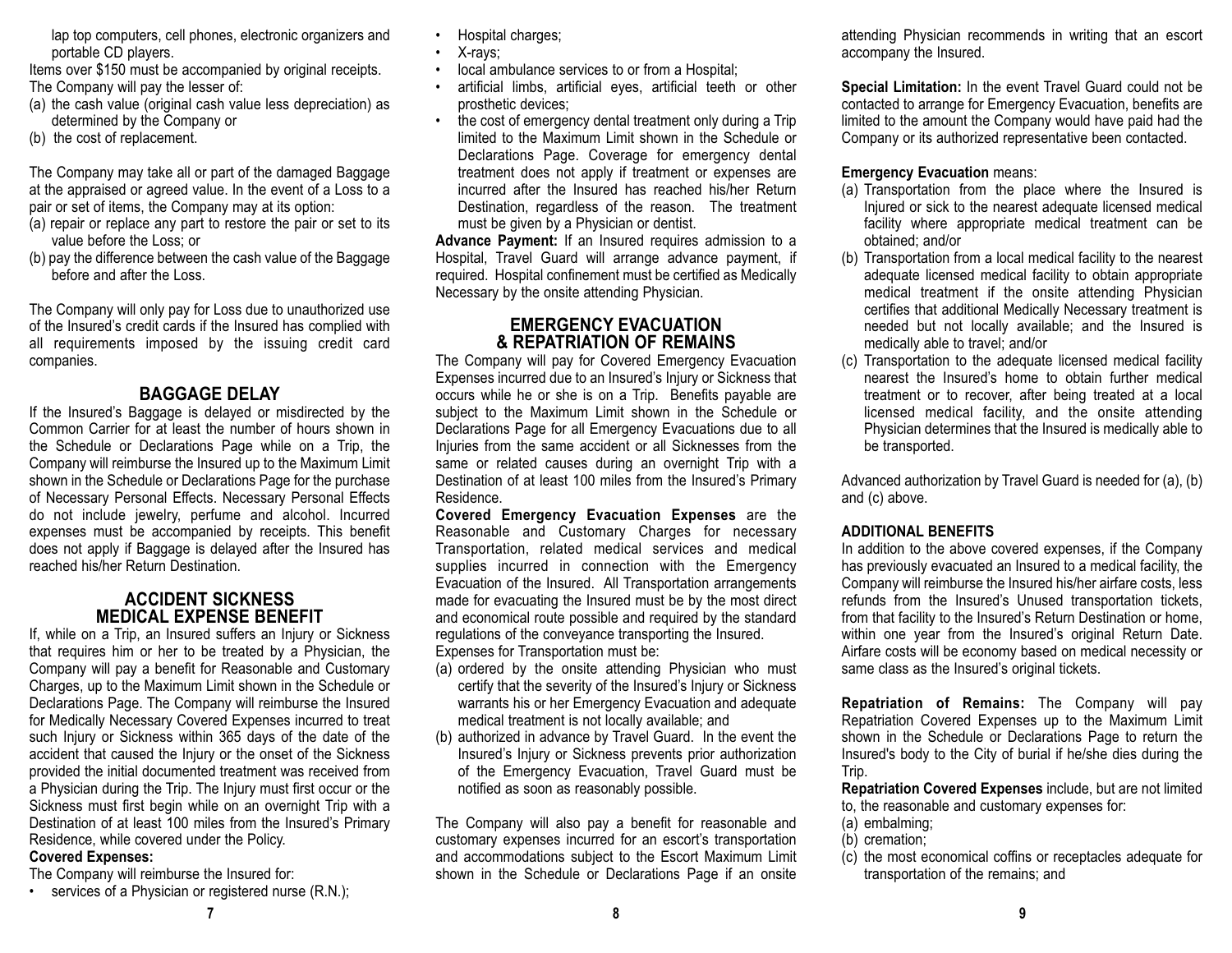(d) transportation of the remains, by the most direct and economical conveyance and route possible.

Travel Guard must make all arrangements and authorize all expenses in advance for this benefit to be payable.

**Special Limitation:** In the event the Company or the Company's authorized representative could not be contacted to arrange for Repatriation Covered Expenses, benefits are limited to the amount the Company would have paid had the Company or its authorized representative been contacted.

## **ACCIDENTAL DEATH & DISMEMBERMENT**

The Company will reimburse the Insured for this benefit for one of the Losses shown in the Table of Losses below if theInsured is Injured other than while riding as a passenger in or boarding or alighting from or struck or run down by a certified passenger aircraft provided by a regularly scheduled airline or charter and operated by a properly certified pilot. The Loss must occur within 180 days of the date of the accident which caused Injury. The Company will pay the percentage shown below of the Maximum Limit shown in the Schedule orDeclarations Page. The accident must occur while the Insured is on the Trip and is covered under the Policy. If more than one Loss is sustained by an Insured as a result of the same accident, only one amount, the largest applicable to the Losses incurred, will be paid. The Company will not

pay more than 100% of the Maximum Limit for all Losses due to the same accident.

#### **Table of Losses**

| Loss of                                      | % of Maximum Limit |
|----------------------------------------------|--------------------|
|                                              |                    |
|                                              |                    |
|                                              |                    |
|                                              |                    |
| Either Hand or Foot and Sight of One Eye100% |                    |
|                                              |                    |
|                                              |                    |
|                                              |                    |

"Loss" with regard to:

- (a) hand or foot means actual severance through or above the wrist or ankle joints;
- (b) eye means entire and irrecoverable Loss of sight in that eye.

## **EXPOSURE**

The Company will pay a benefit for covered Losses as specified above which result from an Insured being unavoidably exposed to the elements due to an accidental Injury during the Trip. The Loss must occur within 365 days after the event which caused the exposure.

## **DISAPPEARANCE**

The Company will pay a benefit for Loss of life as specified above if the Insured's body cannot be located one year after a disappearance due to an accident during the Trip.

## **Section IIIDEFINITIONS**

**(Capitalized terms within this Certificate of Insurance are defined herein)**

*"Actual Cash Value"* means purchase price less depreciation.

*"Baggage"* means luggage, travel documents and personal possessions, whether owned, borrowed, or rented, taken by the Insured on the Trip.

*"Business Partner"* means a person who: (1) is involved with the Insured or the Insured's Traveling Companion in a legal partnership; and (2) is actively involved in the daily management of the business.

*"Children"/"Child"* means the Insured's natural, step, foster, adopted children or grandchildren of any age.

*"City"* means an incorporated municipality having defined borders and does not include the high seas, uninhabited areas or airspace.

*"Common Carrier"* means an air, land or sea conveyance operated under a license for the transportation of passengers for hire and for which the Insured's ticket was purchased through the Travel Supplier.

*"Company"* means National Union Fire Insurance Company of Pittsburgh, Pa.

*"Complications of Pregnancy"* means conditions whose diagnoses are distinct from pregnancy but are adversely affected by pregnancy or are caused by pregnancy. These conditions include acute nephritis, nephrosis, cardiac decompensation, missed abortion and similar medical and surgical conditions of comparable severity. Complications of pregnancy also include nonelective cesarean section, ectopic pregnancy which is terminated and spontaneous termination of pregnancy, which occurs during a period of gestation in which a viable birth is not possible.

Complications of pregnancy do not include false labor, occasional spotting, Physician-prescribed rest during the period of pregnancy, morning sickness, hyperemesis gravidarum, preeclampsia and similar conditions associated with the management of a difficult pregnancy not constituting a nosologically distinct complication of pregnancy.

*"Cruise"* means a vacation on a cruise ship.

*"Declarations Page"* means the document showing the Insured's travel arrangements and insurance benefits.

*"Departure Date"* means the date on which the Insured is originally scheduled to leave on his/her Trip. This date is specified in the travel documents.

*"Destination"* means any place where the Insured expects to travel to on his/her Trip other than Return Destination as shown on the travel documents.

 *"Domestic Partner"* means an opposite or a same-sex partner who is at least 18 years of age and has met all of the following requirements for at least 6 months:

- (a) resides with the Insured, Family Member or Traveling Companion; and
- (b) shares financial assets and obligations with the Insured, Family Member or Traveling Companion.

The Company may require proof of the domestic partner relationship in the form of a signed and completed Affidavit of Domestic Partnership.

*"Eligible Person"* means a person who is a member of an eligible class of persons as described in the Description of Eligible Persons section of the Master Enrollment.

*"Experimental or Investigative"* means treatments, devices or prescription medications which are recommended by a Physician, but are not considered by the medical community as a whole to be safe and effective for the condition for whichthe treatments, devices or prescription medications are being used. This includes any treatments, procedures, facilities, equipments, drugs, drug usage, devices, or supplies not recognized as accepted medical practice, and any of those items requiring federal or other governmental agency approval not received at the time services are rendered.

*"Family Member"* means the Insured's or Traveling Companion's spouse, civil union partner, Domestic Partner, Child, daughter-in-law, son-in-law, brother, sister, mother, father, grandparent, step-grandparent, grandchild, stepgrandchild, step-child, step-brother, step-sister, step-parent, parent-in-law, brother-in-law, sister-in-law, aunt, step-aunt, uncle, step-uncle, niece, nephew, legal guardian, foster Child, ward or legal ward.

*"Financial Default"* means the total cessation or partial suspension of operations due to insolvency, with or without the filing of a bankruptcy petition by a tour operator, cruise line or airline.

*"Forfeited"* means the Insured's financial Loss of any whole or prorated prepaid nonrefundable components of a Trip. *"Hospital"* means a facility that:

(a) is operated according to law for the care and treatment of sick or Injured people;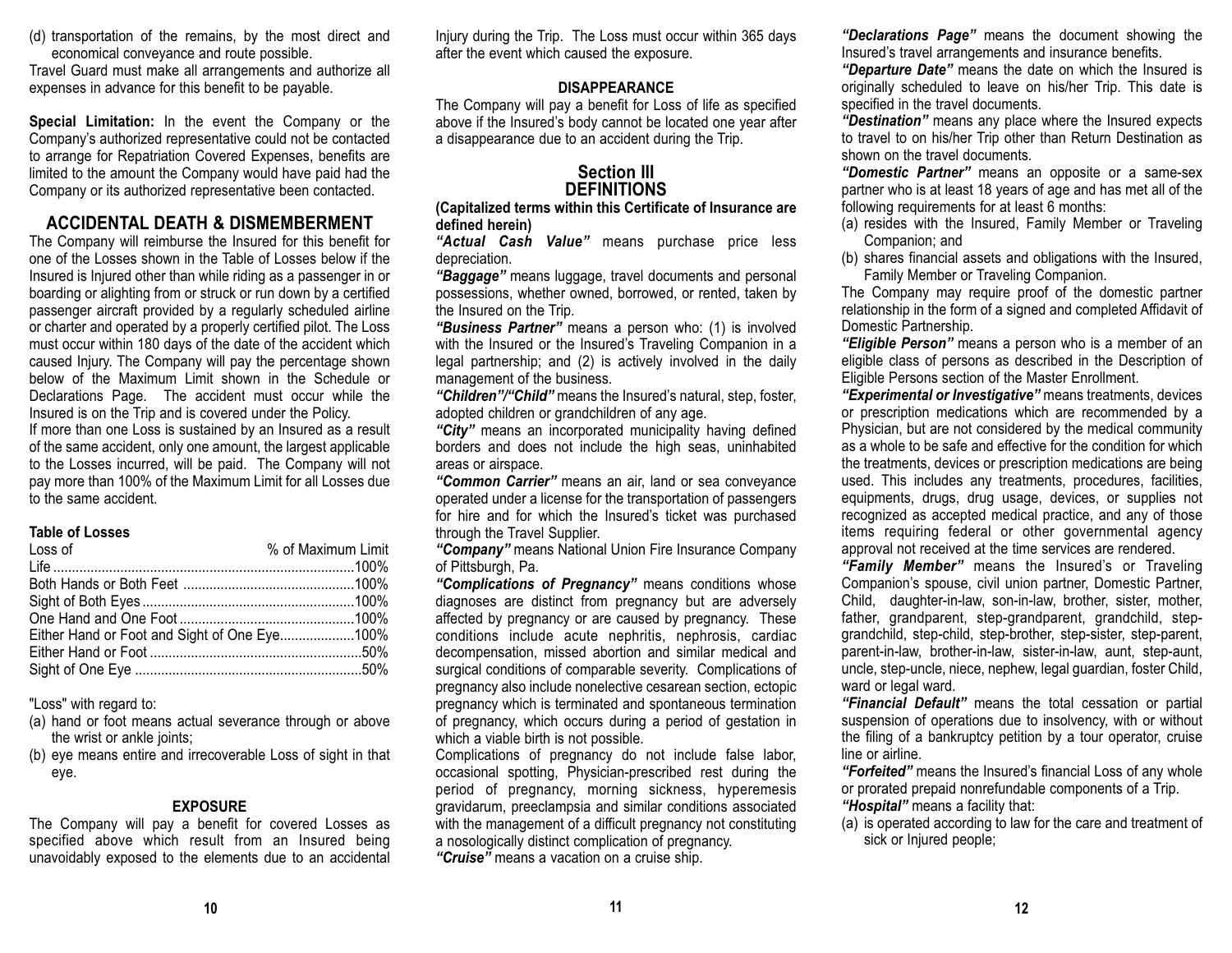- (b) has organized facilities for diagnosis and surgery on its premises or in facilities available to it on a prearranged basis;
- (c) has 24 hour nursing service by registered nurses (R.N.'s); and
- (d) is supervised by one or more Physicians available at all times.

A hospital does not include:

- (a) a nursing, convalescent or geriatric unit of a hospital when a patient is confined mainly to receive nursing care;
- (b) a facility that is, other than incidentally, a clinic, a rest home, nursing home, convalescent home, home health care, or home for the aged; nor does it include any ward, room, wing, or other section of the hospital that is used for such purposes; or
- (c) any military or veterans hospital or soldiers home or any hospital contracted for or operated by any national government or government agency for the treatment of members or ex-members of the armed forces for which no charge is normally made.

*"Hotel"* means any establishment used for the purpose of temporary, overnight lodging for which a fee is paid and reservations are required.

*"Inaccessible"* means an Insured cannot reach his/herDestination by the original mode of transportation.

*"Inclement Weather"* means any severe weather condition which delays the scheduled arrival or departure of a Common Carrier or prevents the Insured from reaching his/her Destination when traveling by a rented or owned vehicle.

*"Injury/Injured"* means a bodily injury caused by an accident occurring while the Insured's coverage under the Policy is in force, and resulting directly and independently of all other causes of Loss covered by the Policy. The injury must be verified by a Physician.

*"Insured"* means an Eligible Person:

- (a) for whom any required enrollment form has been completed;
- (b) for whom any required plan cost has been paid.
- (c) for whom a Trip is scheduled; and
- (d) who is covered under the Policy.

*"Loss"* means Sickness, Injury or damage sustained by the Insured as a consequence of one or more of the events against which the Company has undertaken to compensate the Insured.

*"Medically Necessary"* means that a treatment, service, or supply:

- (a) is essential for diagnosis, treatment, or care of the Injury or Sickness for which it is prescribed or performed;
- (b) meets generally accepted standards of medical practice;
- (c) is ordered by a Physician and performed under his or her care, supervision, or order; and
- (d) is not primarily for the convenience of the Insured, Physician, other providers, or any other person.

*"Mental, Nervous or Psychological Disorder"* means a mental or nervous health condition including, but not limited to: anxiety, depression, neurosis, phobia, psychosis; or any related physical manifestation.

*"Natural Disaster"* means a flood, hurricane, tornado, earthquake, volcanic eruption, fire, wildfire or blizzard that is due to natural causes.

*"Necessary Personal Effects"* means items such as clothing and toiletry items, which are included in the Insured's Baggage and are required for the Insured's Trip.

*"Normal Pregnancy or Childbirth"* means a pregnancy or childbirth that is free of complications or problems.

*"Physician"* means a licensed practitioner of medical, surgical, dental services, or the healing arts including accredited Christian Science Practitioner, acting within the scope of his/her license. The treating physician cannot be the Insured, a Traveling Companion, a Family Member, a Business Partner or retained by the Policyholder.

*"Primary Residence"* means an Insured's fixed, permanent and main home for legal and tax purposes.

*"Reasonable Additional Expenses"* means expenses for meals, taxi fares, essential telephone calls and lodging which are necessarily incurred as the result of a Trip Delay and which are not provided by the Common Carrier or any other party free of charge.

*"Reasonable and Customary Charges"* means expenses which:

- (a) are charged for treatment, supplies, or medical services Medically Necessary to treat the Insured's condition;
- (b) do not exceed the usual level of charges for similar treatment, supplies or medical services in the locality where the expenses are incurred; and
- (c) do not include charges that would not have been made if no insurance existed. In no event will the reasonable andcustomary charges exceed the actual amount charged.

*"Return Date"* means the date on which the Insured is scheduled to return to the point where the Trip started or to a different specified Return Destination. This date is specified in the travel documents.

*"Return Destination"* means the place to which the Insured expects to return from his/her Trip.

*"Schedule"* means the Schedule of Benefits which is shownat the beginning of the Certificate.

*"Sickness"* means an illness or disease diagnosed or treated by a Physician.

*"Strike"* means a stoppage of work which:

- (a) is announced, organized, and sanctioned by a labor union; and
- (b) interferes with the normal departure and arrival of a Common Carrier.

This includes work slowdowns and sickouts. The Insured's Trip Cancellation coverage must be effective prior to when the strike is foreseeable. A strike is foreseeable on the datelabor union members vote to approve a strike.

*"Transportation"* means any land, sea or air conveyance required to transport the Insured during an Emergency Evacuation. Transportation includes, but is not limited to, air ambulances, land ambulances and private motor vehicles.

*"Travel Supplier"* means the tour operator, Hotel, rental company, cruise line or airline that provides prepaid travel arrangements for the Insured's Trip.

*"Traveling Companion"* means a person or persons with whom the Insured has coordinated travel arrangements and intends to travel with during the Trip. A group or tour leader is not considered a traveling companion unless the Insured is sharing room accommodations with the group or tour leader. *"Trip"* means a period of travel away from home to a Destination outside the Insured's City of residence; the purpose of the trip is business or pleasure and is not to obtain health care or treatment of any kind; the trip has defined Departure and Return Dates specified when the Insured applies; the trip does not exceed 180 days; and travel is primarily by Common Carrier and only incidentally by private conveyance.

*"Trip Cost"* means the dollar amount of Trip payments or deposits paid by the Insured prior the Insured's Trip Departure Date and shown on any required enrollment form which is subject to cancellation penalties or restrictions. Trip cost will also include the cost of any subsequent prepaid payments or deposits paid by the Insured for the same Trip, after enrollment for coverage under this plan provided the Insured amends the enrollment form to add such subsequent payments or deposits and pays any required additional plan cost prior to the Insured's Departure Date.

*"Unforeseen"* means not anticipated or expected and occurring after the effective date of coverage.

*"Uninhabitable"* means (1) the building structure itself is unstable and there is a risk of collapse in whole or in part; (2) there is exterior or structural damage allowing elemental intrusion, such as rain, wind, hail or flood; (3) immediate safety hazards have yet to be cleared, such as debris or downed electrical lines; (4) the rental property is without electricity, gas, sewer service or water; or (5) the Destination is Inaccessible.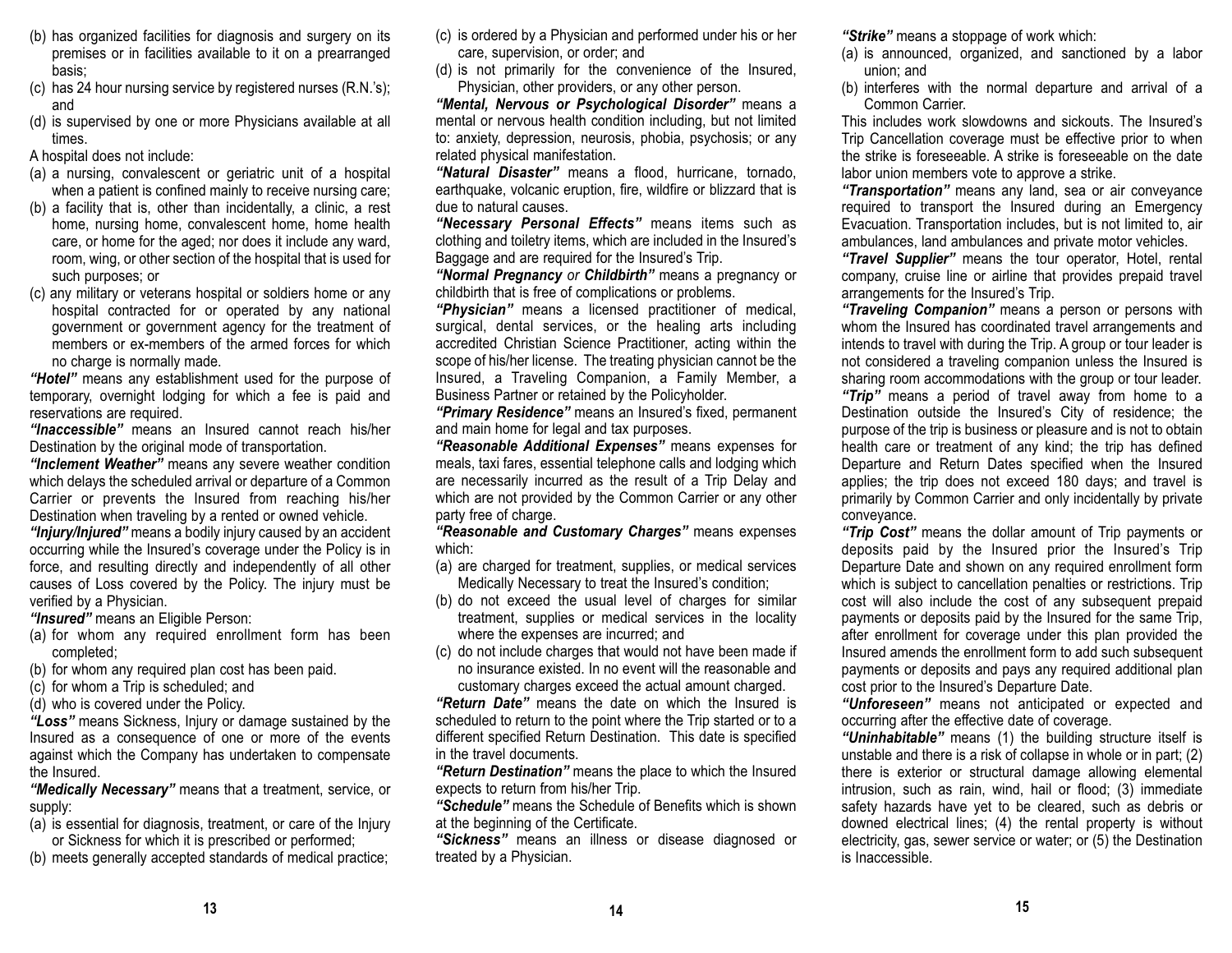*"Unused"* means the Insured's financial Loss of any whole, partial or prorated prepaid nonrefundable components of a Trip that are not depleted or exhausted.

#### **Section IV EXCLUSIONS AND LIMITATIONSGENERAL EXCLUSIONS**

This plan does not cover any loss caused by or resulting from:

- (a) intentionally self-inflicted Injury, suicide, or attempted suicide of the Insured, Family Member, Traveling Companion or Business Partner while sane or insane;
- (b) Normal Pregnancy or Childbirth, other than Unforeseen Complications of Pregnancy, or elective abortion of the Insured;
- (c) participation in professional athletic events, motor sport, or motor racing, including training or practice for the same;
- (d) mountaineering where ropes or guides are normally used. The ascent or descent of a mountain requiring the use of specialized equipment, including but not limited to pickaxes, anchors, bolts, crampons, carabineers, and lead or top-rope anchoring equipment;
- (e) war or act of war, whether declared or not, participation in a civil disorder, riot, or insurrection;
- (f) operating or learning to operate any aircraft, as student, pilot, or crew;
- (g) air travel on any air-supported device, other than a regularly scheduled airline or air charter company;
- (h) commission of or attempt to commit a felony by the Insured;
- (i) Mental, Nervous or Psychological Disorder;
- (j) if the Insured's tickets do not contain specific travel dates (open tickets);
- (k) being under the influence of drugs or narcotics, unless administered upon the advice of a Physician or intoxication above the legal limit;
- (l) any loss that occurs at a time when this coverage is not in effect;
- (m) traveling for the purpose of securing medical treatment;
- (n) any Trip taken outside the advice of a Physician;
- (o) **PRE-EXISTING MEDICAL CONDITION EXCLUSION:** The Company will not pay for any loss or expense incurred as the result of an Injury, Sickness or other condition (excluding any condition from which death ensues) of an Insured, Traveling Companion, Business Partner or Family Member which, within the 60 day period immediately preceding and including the Insured's coverage effective date: (a) first manifested itself, worsened, became acute or had symptoms which would

have prompted a reasonable person to seek diagnosis, care or treatment; (b) for which care or treatment was given or recommended by a Physician; (c) required taking prescription drugs or medicines, unless the condition for which the drugs or medicines are taken remains controlled without any change in the required prescription drugs or medicines.

#### **The following exclusions also apply to Trip Cancellation and Trip Interruption:**

Unless otherwise provided by this plan benefits will not be provided for any loss resulting (in whole or in part) from:

- (a) travel arrangements canceled by an airline, cruise line, or tour operator, except as provided elsewhere in the plan;
- (b) changes in plans by the Insured, a Family Member or Traveling Companion for any reason;
- (c) financial circumstances of the Insured, a Family Member, or a Traveling Companion;
- (d) any business or contractual obligations of the Insured, a Family Member or Traveling Companion for any reason;
- (e) any government regulation or prohibition;
- (f) an event which occurs prior to the Insured's coverage effective date;
- (g) failure of any tour operator, Common Carrier, person or agency to provide the bargained-for travel arrangements or to refund money due the Insured;
- (h) Financial Default.

#### **The following exclusions also apply to Baggage/Personal Effects and Baggage Delay:**

Benefits will not be provided for any Loss, or damage to, caused by, or resulting in whole or in part from:

(a) animals, rodents, insects or vermin;

- (b) bicycles (except when checked with a Common Carrier);
- (c) motor vehicles, aircraft, boats, boat motors, ATV's and other conveyances;
- (d) artificial prosthetic devices, false teeth, any type of eyeglasses, sunglasses, contact lenses, or hearing aids;
- (e) keys, notes, securities, accounts, currency, deeds, food stamps, bills or other evidences of debt or tickets;
- (f) money, stamps, stocks and bonds, postal or money orders;
- (g) property shipped as freight, or shipped prior to the Departure Date;
- (h) contraband, illegal transportation or trade;
- (i) items seized by any government, government official or customs official;
- (j) defective materials or craftsmanship;
- (k) normal wear and tear;
- (l) deterioration.

#### **The following exclusions also apply to the Accident Sickness Medical Expense Benefit:**

Unless otherwise provided by this plan benefits will not be provided for the following:

- (a) routine physical examinations;
- (b) mental health care;
- (c) replacement of hearing aids, eye glasses, contact lenses and sunglasses;
- (d) routine dental care;
- (e) any service provided by the Insured, a Family Member, or Traveling Companion;
- (f) alcohol or substance abuse or treatment for the same;
- (g) Experimental or Investigative treatment or procedures;
- (h) care or treatment which is not Medically Necessary, except for related reconstructive surgery resulting from trauma, infection or disease;
- (i) coverage for Trips less than 100 miles from the Insured's Primary Residence.

**The following exclusion also applies to the Emergency Evacuation benefit:** coverage for Trips less than 100 miles from the Insured's Primary Residence.

#### **The following exclusions also apply to Accidental Death & Dismemberment:**

Benefits will not be provided for the following:

- (a) loss caused by or resulting directly or indirectly from Sickness or disease of any kind;
- (b) stroke or cerebrovascular accident or event, cardiovascular accident or event, myocardial infarction or heart attack, coronary thrombosis or aneurysm.

#### **EXCESS INSURANCE LIMITATION**

The insurance provided by the Policy for all coverages except Trip Cancellation, Trip Interruption and Baggage & Personal Effects shall be in excess of all other valid and collectible insurance or indemnity. If at the time of the occurrence of any Loss payable under the Policy there is other valid and collectible insurance or indemnity in place, the Company shall be liable only for the excess of the amount of Loss, over the amount of such other insurance or indemnity and applicable deductible.

## **Section VPAYMENT OF CLAIMS**

**Claim Procedures: Notice of Claim.** The Insured must callTravel Guard as soon as reasonably possible, and be prepared to describe the Loss, the name of the company that arranged the Trip (i.e., tour operator, cruise line, or charter operator) the Trip dates, purchase date and the amount that the Insured paid. Travel Guard will fill in the claim form and forward it to the Insured for his or her review and signature.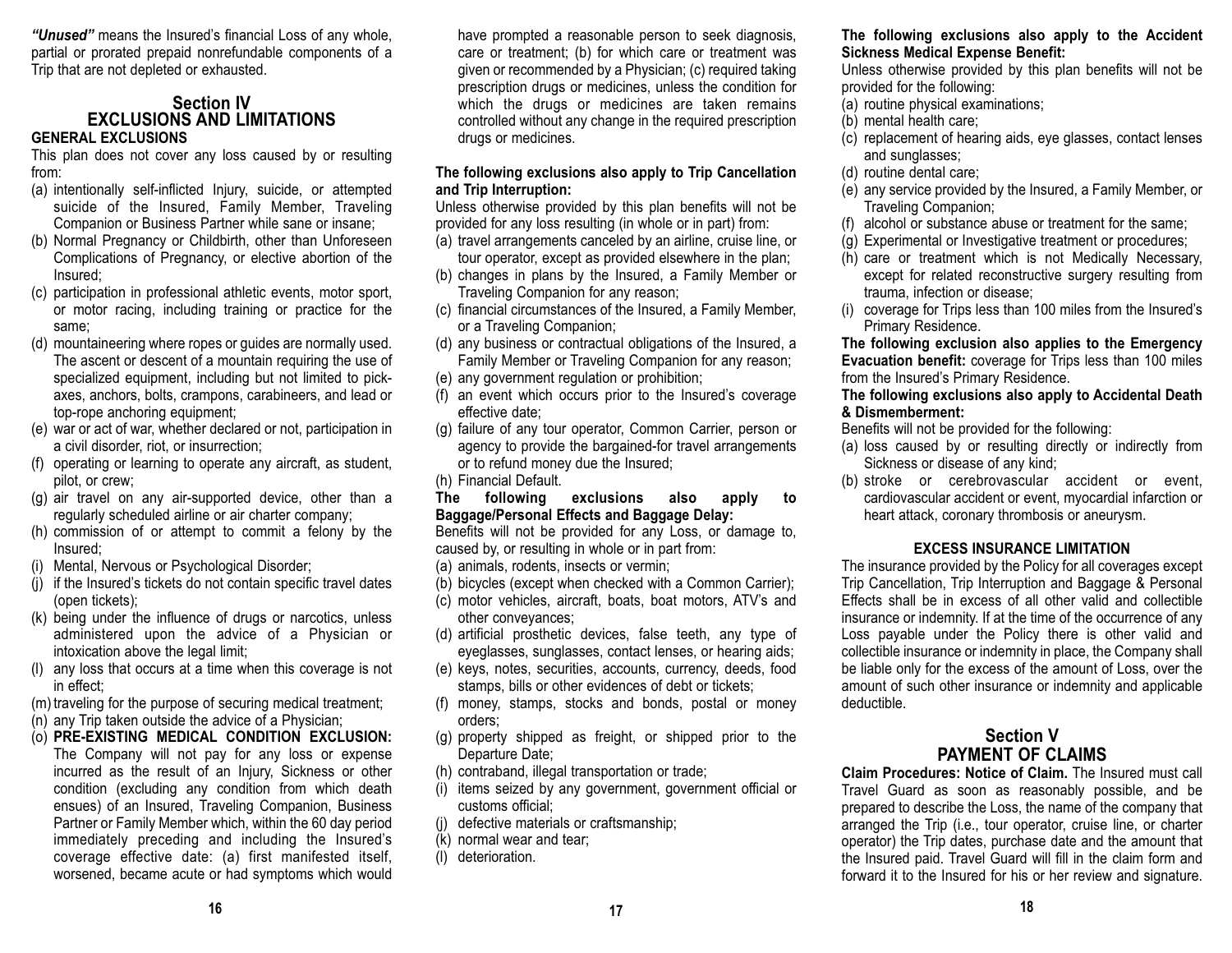The completed form should be returned to Travel Guard 1.866.385.4839. However, no claim will be denied based upon the Insured's failure to provide notice within such specified time, unless this failure operates to prejudice the Company's rights, as per Missouri regulation 20CSR100- 1.020.

**Claim Procedures: Proof of Loss.** The claim forms must besent back to Travel Guard no more than 90 days after a covered Loss occurs or ends, or as soon after that as is reasonably possible. All claims under the Policy must be submitted to Travel Guard no later than one year after the date of Loss or insured occurrence or as soon as reasonably possible. If Travel Guard has not provided claim forms within 15 days after the notice of claim, other proofs of Loss should be sent to Travel Guard by the date claim forms would be due. The proof of Loss should include written proof of the occurrence, type and amount of Loss, the Insured's name, the participating organization name, and Policy number. The Insured must return all unused, nonrefundable tickets.

**Payment of Claims: When Paid.** Claims will be paid as soon as Travel Guard receives complete proof of Loss and verification of age.

**Payment of Claims: To Whom Paid.** Benefits are payable to the Insured who applied for coverage and paid any required plan cost. Any benefits payable due to that Insured's death will be paid to the survivors of the first surviving class of those that follow:

- (a) the beneficiary named by that Insured and on file with Travel Guard
- (b) to his/her spouse, if living. If no living spouse, then
- (c) in equal shares to his/her living children. If there are none, then
- (d) in equal shares to his/her living parents. If there are none, then
- (e) in equal shares to his/her living brothers and sisters. If there are none, then
- (f) to the Insured's estate.

If a benefit is payable to a minor or other person who is incapable of giving a valid release, the Company may pay up to \$3,000 to a relative by blood or connection by marriage who has assumed care or custody of the minor or responsibility for the incompetent person's affairs. Any payment the Company makes in good faith fully discharges the Company to the extent of that payment.

Accident Sickness Medical Expense and Emergency Evacuation benefits may be payable directly to the provider. However, the provider: (a) must comply with the statutory provision for direct payment; and (b) must not have been paid from any other sources.

**Accident Sickness Medical Expense, Emergency Evacuation & Repatriation of Remains and Accidental Death & Dismemberment Proof of Loss.** The Insured must provide Travel Guard with: (a) all medical bills and reports for medical expenses claimed; and (b) a signed patient authorization to release medical information to Travel Guard. **Trip Cancellation and Trip Interruption Proof of Loss.** The Insured must provide Travel Guard documentation of the cancellation or interruption and proof of the expenses incurred. The Insured must provide proof of payment for the Trip such as canceled check or credit card statements, proof of refunds received, copies of applicable tour operator or Common Carrier cancellation policies, and any other information reasonably required to prove the Loss. Claims involving Loss due to Sickness, Injury, or death require signed patient (or next of kin) authorization to release medical information and an attending Physician's statement. The Insured must provide Travel Guard with all unused air, rail, Cruise, or other tickets if he/she is claiming the value of those unused tickets.

**Trip Delay Proof of Loss.** The Insured must provide Travel Guard documentation of the delay from the airline, cruise line, etc., as to the reason for the delay and proof of the expenses incurred. The Insured must provide Travel Guard with all original receipts, copies of receipts, or a list of the expenses incurred that gives the amount paid, what the payment was for, and the date of the payment. Claims involving Loss due to Sickness, Injury, or death require signed patient (or next of kin) authorization to release medical information and an attending Physician's statement.

**Baggage and Personal Effects Proof of Loss.** The Insured must: (a) report theft Losses to police or other local authorities as soon as possible; (b) take reasonable steps to protect his/her Baggage from further damage and make necessary and reasonable temporary repairs; (The Company will reimburse the Insured for those expenses. The Company will not pay for further damage if the Insured fails to protect his/her Baggage); (c) allow the Company to examine the damaged Baggage and/or the Company may require the damaged item to be sent in the event of payment; (d) send sworn proof of Loss as soon as possible from date of Loss, providing amount of Loss, date, time, and cause of Loss, and a complete list of damaged or lost items; and (e) in the event of theft or unauthorized use of the Insured's credit cards, the Insured must notify the credit card company immediately to prevent further unlawful activity.

**Baggage Delay Proof of Loss.** The Insured must provide documentation of the delay or misdirection of Baggage by the Common Carrier and receipts for the Necessary Personal Effects purchases.

#### **The following provisions apply to Baggage/Personal Effects and Baggage Delay:**

**Notice of Loss.** If the Insured's property covered under the Policy is lost or damaged, the Insured must:

- (a) notify Travel Guard as soon as possible;
- (b) take immediate steps to protect, save and/or recover the covered property;
- (c) give immediate notice to the carrier or bailee who is or may be liable for the Loss or damage;
- (d) notify the police or other authority in the case of robbery or theft within 24 hours.

**Proof of Loss.** The Insured must furnish Travel Guard withproof of Loss. Proof of Loss includes police or other local authority reports or documentation from the appropriate party responsible for the Loss. It must be filed within 90 days from the date of Loss. Failure to comply with these conditions shall not invalidate any claims under the Policy.

**Settlement of Loss.** Claims for damage and/or destruction shall be paid immediately after proof of the damage and/or destruction is presented to Travel Guard. Claims for lost property will be paid after the lapse of a reasonable time if the property has not been recovered. The Insured must present acceptable proof of Loss and the value.

**Valuation.** The Company will not pay more than the Actual Cash Value of the property at the time of Loss. At no time will payment exceed what it would cost to repair or replace the property with material of like kind and quality.

**Disagreement Over Size of Loss.** If there is a disagreement about the amount of the Loss, either the Insured or the Company can make a written demand for an appraisal. After the demand, the Insured and the Company each select their own competent appraiser and notify the other of the appraiser selected within twenty (20) days of such demand. The appraisers shall first select a competent and disinterested arbitrator; and failing for fifteen (15) days to agree on an arbitrator, then on request of the Insured or the Company, such arbitrator shall be selected by a judge of a court of record in the state and county (or city if the city is not within a county) of the Insured's place of residence or place of business, unless he or she has no residence or place of business, then the arbitration will be held at the circuit court of Cole County. The appraisers shall then appraise the loss, stating separately actual cash value and loss to each item; and, failing to agree, shall submit their differences, only, to the arbitrator. The arbitrator shall make the award within thirty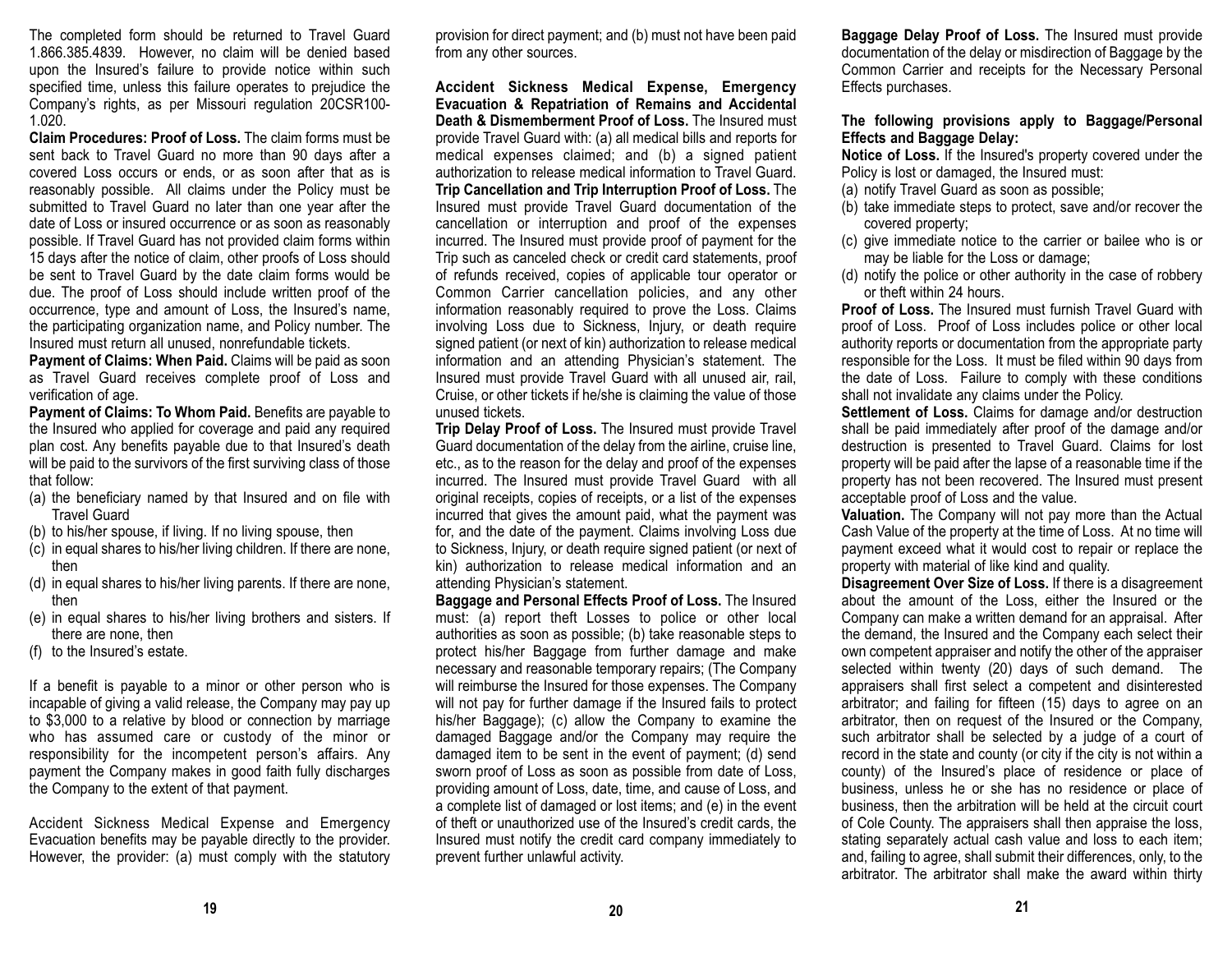(30) days after the arbitrator receives the appraisers' submissions of their differences. An award in writing, so itemized, of any two (2) when filed with the Company shall determine the amount of actual cash value and loss. The appraiser selected by the Insured is paid by the Insured. The Company will pay the appraiser it chooses. The Insured will share with the Company the cost for the arbitrator and the appraisal process.

**Benefit to Bailee.** This insurance will in no way inure directly or indirectly to the benefit of any carrier or other bailee.

#### **The following provision applies to Trip Cancellation and Interruption, Baggage Delay and Baggage/Personal Effects, Accident Sickness Medical Expense and Emergency Evacuation & Repatriation of Remains:**

**Subrogation -** To the extent the Company pays for a Loss suffered by an Insured, the Company will take over the rights and remedies the Insured had relating to the Loss. This is known as subrogation. The Insured must help the Company preserve its rights against those responsible for its Loss. This may involve signing any papers and taking any other steps the Company may reasonably require. If the Company takes over an Insured's rights, the Insured must sign an appropriate subrogation form supplied by the Company.

As a condition to receiving the applicable benefits listed above, as they pertain to this Subrogation provision, the Insured agrees, except as may be limited or prohibited by applicable law, to reimburse the Company for any such benefits paid to or on behalf of the Insured, if such benefits are recovered, in any form, from any Third Party or Coverage.

The Company will not pay or be responsible, without its written consent, for any fees or costs associated with the pursuit of a claim, cause of action or right by or on behalf of an Insured or such other person against any Third Party or Coverage.

**Coverage** - as used in this Subrogation section, means no fault motorist coverage, uninsured motorist coverage, underinsured motorist coverage, or any other fund or insurance policy (except coverage provided under the Policy to which this Certificate of Insurance is attached) and any fund or insurance policy providing the Policyholder with coverage for any claims, causes of action or rights the Insured may have against the Policyholder.

**Third Party** - as used in this Subrogation section, means any person, corporation or other entity (except the Insured, the Policyholder and the Company).

## **Section VIGENERAL PROVISIONS**

**Acts of Agents.** No agent or any person or entity has authority to accept service of the required proof of Loss or demand arbitration on the Company's behalf nor to alter, modify, or waive any of the provisions of the Policy.

**Company's Recovery Rights.** In the event of a payment under the Policy, the Company is entitled to all rights of recovery that the Insured, or the person to whom payment was made, has against another. The Insured must sign and deliver to the Company any legal papers relating to that recovery, do whatever is necessary to help the Company exercise those rights, and do nothing after the loss to harm the Company's rights. When an Insured has been paid benefits under the policy but also recovers from another policy, the amount recovered from the other policy shall be held in trust for the Company by the Insured and reimbursed to the Company the extent of the Company's payment.

**Physical Examination and Autopsy.** The Company at its own expense has the right and opportunity to examine the person of any Insured whose Loss is the basis of claim under the Policy when and as often as it may reasonably require during the pendency of the claim and to perform an autopsy in case of death where it is not forbidden by law.

**Beneficiary Designation and Change.** The Insured's beneficiaries are the persons designated by the Insured and on file with Travel Guard or the beneficiaries as shown in thePayment of Claim: To Whom Paid provision.

An Insured over the age of majority and legally competent may change his or her beneficiary designation at any time, without the consent of the designated beneficiaries, unless an irrevocable designation has been made, by providing Travel Guard with a written request for change. When the request is received, whether the Insured is then living or not, the change of beneficiary will relate back to and take effect as of the date of execution of the written request, but without prejudice to the Company on account of any payment made by it prior to receipt of the request.

**Assignment.** An Insured may not assign any of his or her rights, privileges or benefits under the Policy.

**Misstatement of Age.** If premiums for the Insured are based on age and the Insured has misstated his or her age, there will be a fair adjustment of premiums based on his or her true age. If the benefits for which the Insured is insured are based on age and the Insured has misstated his or her age, there will be an adjustment of said benefit based on his or her true age. The Company may require satisfactory proof of age before paying any claim.

**Legal Actions.** No action at law or in equity may be brought to recover on the Policy prior to the expiration of 60 days after

written proof of Loss has been furnished in accordance with the requirements of the Policy. No such action may be brought after the expiration of 10 years after the time written proof of Loss is required to be furnished.

**Arbitration.** Notwithstanding anything in this coverage to the contrary, any claim arising out of or relating to this contract, or its breach, may be settled by arbitration, if mutually acceptable administered by the American Arbitration Association in accordance with its Commercial rules except to the extent provided otherwise in this clause. Judgment upon the award rendered in such arbitration may be entered in any court having jurisdiction thereof. All fees and expenses of the arbitration shall be borne by the parties equally. However, each party will bear the expense of its own counsel, experts, witnesses, and preparation and presentation of proofs. The arbitrators are precluded from awarding punitive, treble or exemplary damages, however so denominated. If more than one Insured is involved in the same dispute arising out of the same Policy and relating to the same Loss or claim, all such Insureds will constitute and act as one party for the purposes of the arbitration. Nothing in this clause will be construed to impair the rights of the Insureds to assert several, rather than joint, claims or defenses. Arbitration shall be held in the county of the Insured's residence or place of business unless the Insured has no residence or place of business in Missouri, then the arbitration will be held at the circuit court of Cole County.

**Concealment or Fraud.** The Company does not provide coverage if the Insured has intentionally concealed or misrepresented any material fact or circumstance relating to the Policy or claim.

**Payment of Premium.** Coverage is not effective unless all premium due has been paid to Travel Guard prior to a date of Loss or insured occurrence.

**Termination of the Policy.** Termination of the Policy will not affect a claim for Loss if coverage was purchased while the Policy was in force.

**Transfer of Coverage.** Coverage under the Policy cannot be transferred by the Insured to anyone else.

#### **TRIP CANCELLATION/INTERRUPTION UNFORESEEN EVENT- TERRORIST INCIDENTRIDER**

This Rider is attached to and made part of your insurance plan. It is subject to all of the provisions, limitations and exclusions of the plan.

The following Unforeseen event is added to **TRIP CANCELLATION AND INTERRUPTION**:

• a Terrorist Incident in a City listed on the Insured's itinerary within 30 days of the Insured's scheduled arrival.